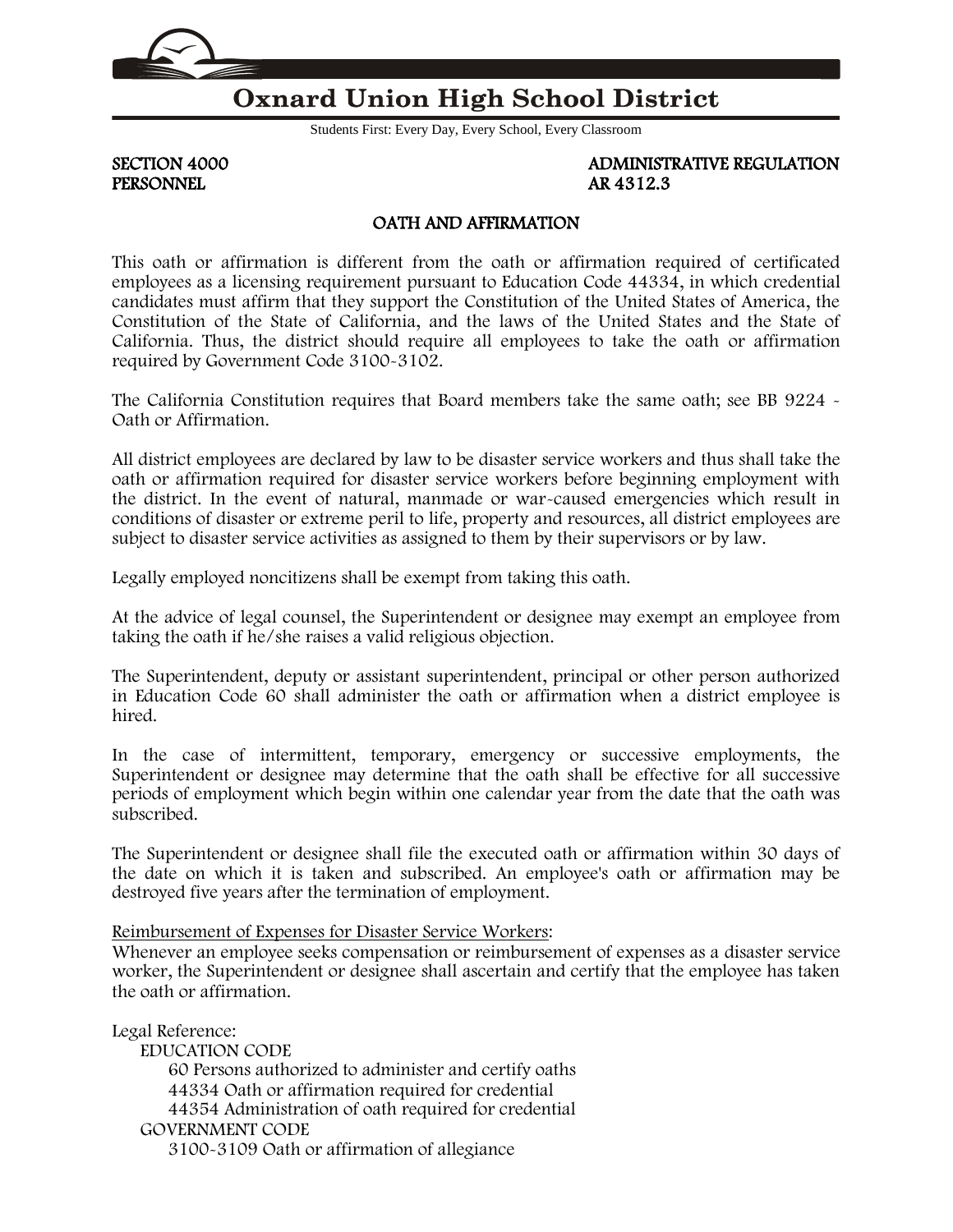### OATH AND AFFIRMATION-AR 4312.3 (CONTINUED) PAGE 2

CALIFORNIA CONSTITUTION Article 20, Section 3 Oath of office COURT DECISIONS Chilton v. Contra Costa Community College District 55 Cal. App. 3d 544 (1976) Vogel v. County of Los Angeles (1967) 68 Cal. 2d 18, 22

Board Adopted: 09/12/12